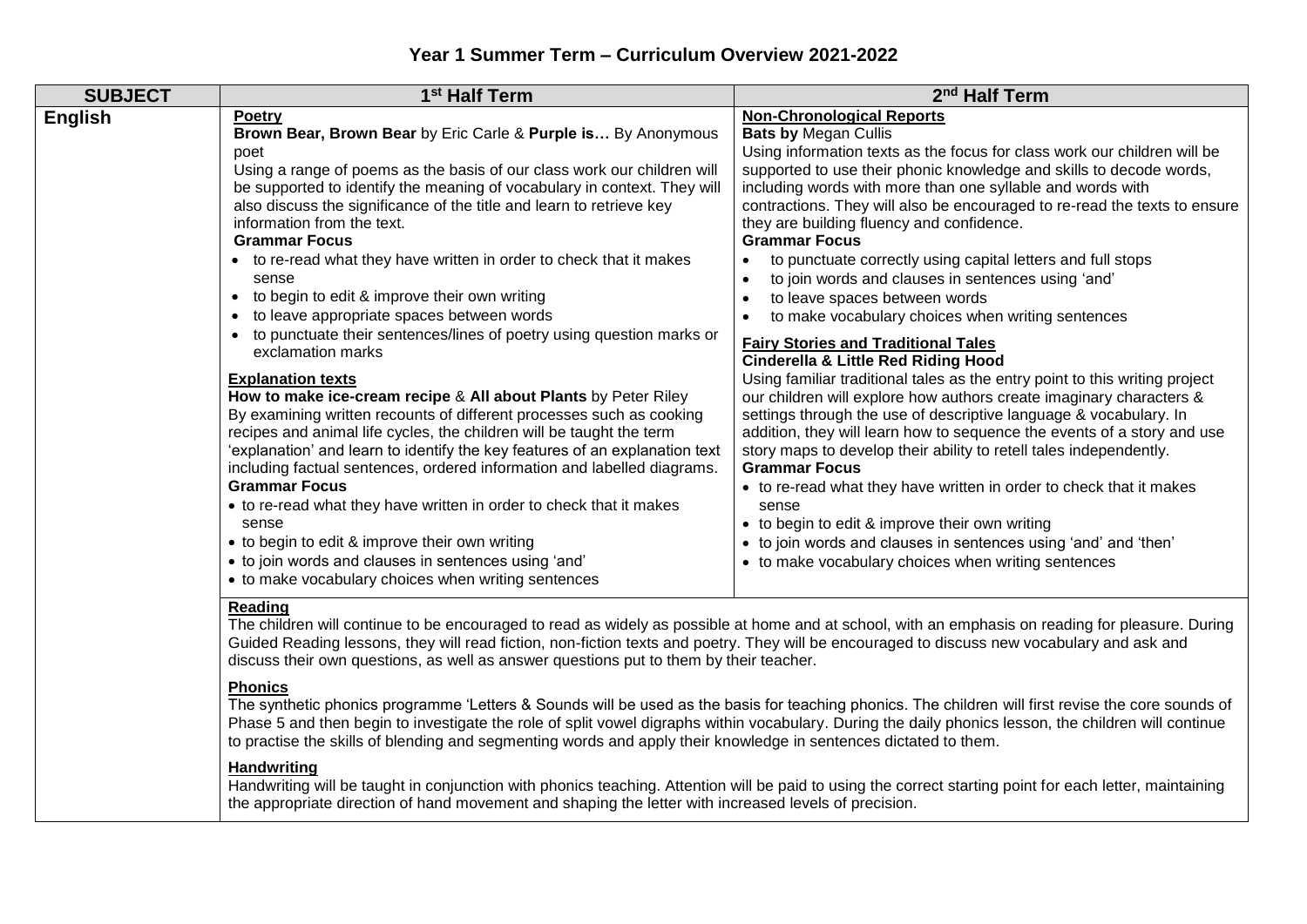| <b>Mathematics</b>                        | <b>Number and Place Value</b>                                                                                                                                                                                                                                                                                                                                                                                                                                                                                                          | <b>Fractions</b>                                                                                                                            |  |
|-------------------------------------------|----------------------------------------------------------------------------------------------------------------------------------------------------------------------------------------------------------------------------------------------------------------------------------------------------------------------------------------------------------------------------------------------------------------------------------------------------------------------------------------------------------------------------------------|---------------------------------------------------------------------------------------------------------------------------------------------|--|
|                                           | • Counting on and back in ones to 100 and beyond                                                                                                                                                                                                                                                                                                                                                                                                                                                                                       | To understand that a fraction is an equal part of a whole; 1/2s and                                                                         |  |
|                                           | Understanding place value in 2-digit numbers by creating 2-digit                                                                                                                                                                                                                                                                                                                                                                                                                                                                       | 1/4s of shapes                                                                                                                              |  |
|                                           | numbers, placing them on a number line and solving place value                                                                                                                                                                                                                                                                                                                                                                                                                                                                         | To understand that four $1/4s$ = one whole and two $1/4s = 1/2s$<br>$\bullet$                                                               |  |
|                                           | additions and subtractions<br><b>Addition and Subtraction</b>                                                                                                                                                                                                                                                                                                                                                                                                                                                                          | <b>Statistics</b>                                                                                                                           |  |
|                                           | • Adding 1-digit to 2-digit numbers and adding to next multiple of 10,                                                                                                                                                                                                                                                                                                                                                                                                                                                                 | To read, interpret and begin to create a simple block graph.<br>$\bullet$                                                                   |  |
|                                           | by counting on                                                                                                                                                                                                                                                                                                                                                                                                                                                                                                                         | To read and enter data in tables                                                                                                            |  |
|                                           | • Subtracting 1-digit from 2-digit numbers including 2-digit multiples of                                                                                                                                                                                                                                                                                                                                                                                                                                                              | To interpret and complete block graphs where 1 block represents 1                                                                           |  |
|                                           | 10 by counting back                                                                                                                                                                                                                                                                                                                                                                                                                                                                                                                    | item                                                                                                                                        |  |
|                                           | • Adding any pair of 1-digit numbers using learned number facts                                                                                                                                                                                                                                                                                                                                                                                                                                                                        | <b>Measurement</b>                                                                                                                          |  |
|                                           | • Adding several 1-digit numbers                                                                                                                                                                                                                                                                                                                                                                                                                                                                                                       | Comparing weights using direct comparison<br>Comparing and measuring weights using non-standard uniform                                     |  |
|                                           | <b>Multiplication and Division</b>                                                                                                                                                                                                                                                                                                                                                                                                                                                                                                     | units                                                                                                                                       |  |
|                                           | Counting accurately in patterns of 2 to 20 and beyond                                                                                                                                                                                                                                                                                                                                                                                                                                                                                  | Comparing, describing and solving practical problems involving                                                                              |  |
|                                           | Counting accurately in patterns of 5 to 50 and beyond                                                                                                                                                                                                                                                                                                                                                                                                                                                                                  | capacities                                                                                                                                  |  |
|                                           | Counting accurately in patterns of 10 to 100 and beyond                                                                                                                                                                                                                                                                                                                                                                                                                                                                                | <b>Money</b>                                                                                                                                |  |
|                                           |                                                                                                                                                                                                                                                                                                                                                                                                                                                                                                                                        | Recognise and know the value of 1p, 2p, 5p, 10p, 20p, 50p, £1                                                                               |  |
|                                           |                                                                                                                                                                                                                                                                                                                                                                                                                                                                                                                                        | coins, £2 coins, £5, £10, £20, £50 notes                                                                                                    |  |
|                                           | These skills will be taught separately. However, the children will be given opportunities to make rich connections across mathematical ideas to<br>develop fluency, mathematical reasoning and competence in solving problems. They will also apply their mathematical knowledge to science<br>and other subjects.                                                                                                                                                                                                                     |                                                                                                                                             |  |
| <b>Science</b><br>Taught by<br>Mrs Giggle | Our Bodies - Using our senses<br>During this unit children will develop their knowledge and understanding of the human body. They identify and name body parts and will draw and<br>label a life sized version of themselves. They are introduced to the concept of five senses that help them to find out about the world around them.<br>The children will carry out comparative tests, identifying and classifying enquiries, organise data using tables and tally charts where appropriate<br>and look for simple patterns.        |                                                                                                                                             |  |
|                                           | <b>Everyday Materials</b><br>In this unit the children will name and identify a range of materials, many of which will be familiar to them. The children will observe different<br>objects and understand why it has been made from a certain material. We will also look at the properties of materials and test materials such as<br>paper and fabric to compare their properties. When working scientifically the children will carry out simple tests and record their finding in different<br>ways according to their properties. |                                                                                                                                             |  |
|                                           | Our unit on plants continues throughout the summer term as we observe our class allotment and how plants change as they grow.                                                                                                                                                                                                                                                                                                                                                                                                          |                                                                                                                                             |  |
| <b>Computing</b>                          | <b>LEGO Builders</b>                                                                                                                                                                                                                                                                                                                                                                                                                                                                                                                   | <b>Coding with mazes</b>                                                                                                                    |  |
|                                           | During this sequence of computing lessons, the children will be taught<br>how to follow a series of instructions correctly, in order to achieve a                                                                                                                                                                                                                                                                                                                                                                                      | Using the 2Go software, each child will be taught different ways of<br>making their on screen 'turtle' move around a series of increasingly |  |
|                                           | planned result. They will lean that an algorithm is a precise, step-by-step                                                                                                                                                                                                                                                                                                                                                                                                                                                            | complicated mazes. They will be shown how to interact with a computer                                                                       |  |
|                                           | set of instructions used to solve a problem or achieve an objective. The                                                                                                                                                                                                                                                                                                                                                                                                                                                               | program and learn how to 'read' and understand computer coding. The                                                                         |  |
|                                           | children will learn how to follow a range of algorithms and will gradually                                                                                                                                                                                                                                                                                                                                                                                                                                                             | children will investigate how each small piece of code builds up in a                                                                       |  |
|                                           | be taught how to develop their own.                                                                                                                                                                                                                                                                                                                                                                                                                                                                                                    | sequence to create the overall effect in the program.                                                                                       |  |
|                                           | Online safety will be an ongoing message in all lessons as well as a separate unit of learning.                                                                                                                                                                                                                                                                                                                                                                                                                                        |                                                                                                                                             |  |
|                                           |                                                                                                                                                                                                                                                                                                                                                                                                                                                                                                                                        |                                                                                                                                             |  |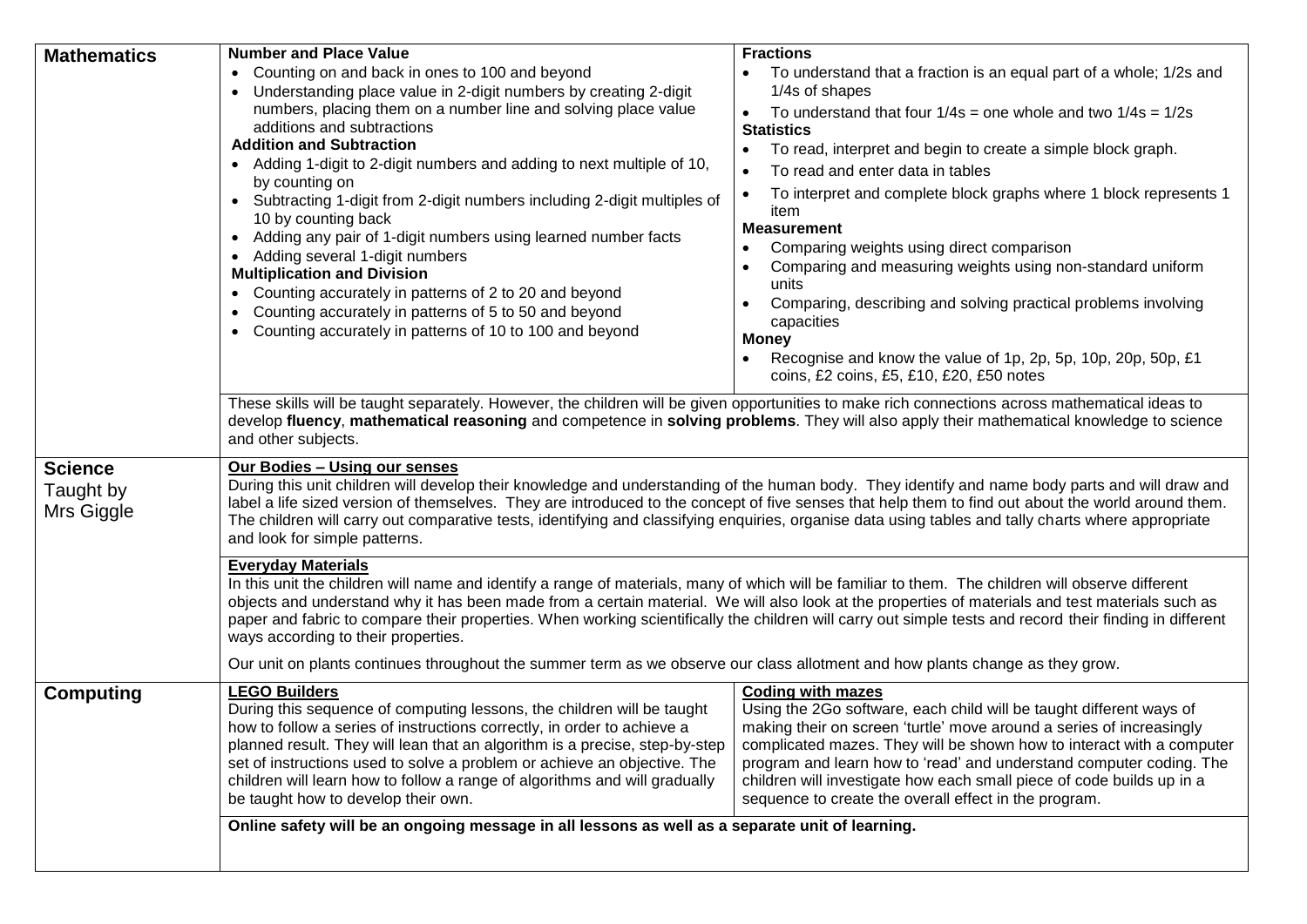| Art & Design<br>and<br><b>Design</b><br><b>Technology (DT)</b>                 | <b>Art &amp; Design - Textiles</b><br>Through this art and design project the children will investigate the<br>qualities of a variety of natural and made materials. They will be taught<br>simple skills used in the process of weaving and will gain rich sensory<br>experiences of materials along with a greater understanding of colour<br>and texture. During our studies the children will investigate the work of<br>renowned textile artists and they will learn how textiles are used in their<br>own and others' lives.                                                                           | DT - Structures (Homes for the Three Little Pigs)<br>In this Design & Technology unit the children will be taught to develop<br>their understanding of structures. Through the first-hand observation of<br>different types of building in our local area, the children will gain<br>experience and information to draw on when developing their own<br>ideas. They will demonstrate their own ideas by creating static models<br>(based on the homes of the Three Little Pigs) from 2D materials such as<br>paper and card in addition to using familiar construction kits/equipment.                               |
|--------------------------------------------------------------------------------|--------------------------------------------------------------------------------------------------------------------------------------------------------------------------------------------------------------------------------------------------------------------------------------------------------------------------------------------------------------------------------------------------------------------------------------------------------------------------------------------------------------------------------------------------------------------------------------------------------------|----------------------------------------------------------------------------------------------------------------------------------------------------------------------------------------------------------------------------------------------------------------------------------------------------------------------------------------------------------------------------------------------------------------------------------------------------------------------------------------------------------------------------------------------------------------------------------------------------------------------|
|                                                                                |                                                                                                                                                                                                                                                                                                                                                                                                                                                                                                                                                                                                              | Through evaluating their model buildings, the children will gain a simple<br>understanding about structures and how these can be made stronger<br>and more stable.                                                                                                                                                                                                                                                                                                                                                                                                                                                   |
| <b>History and</b><br>Geography                                                | <b>History - Exploring transport</b><br>The children will investigate the stories of two significant events in the<br>history of travel, and explore the impact they had on people's lives, back<br>then and in the future. They will begin by learning about the first<br>aeroplane flight, before looking at early aeroplanes in greater depth. The<br>children will then focus on the Rainhill Trials of Stephenson's Rocket,<br>using sources from the time to provide historical context. The children<br>will finally examine the legacy of both events, and discuss the impact on<br>our world today. | <b>Geography - Animals and their habitats</b><br>The children's interest in wildlife will be used to as an entry point to<br>exploring the continents, countries and landscapes that different animals<br>live in. They will investigate why familiar creatures live in specific places<br>and will begin to explore the reasons why some creatures might be<br>endangered. Starting with what children know about a particular<br>animal's habitat, daily life, habits and characteristics, we will begin to<br>look at significant issues facing landscapes, countries and continents<br>that the animals live in. |
| Music – taught by<br><b>Mrs Giggle</b>                                         | This term in music the children will be combining voices, movement and instruments to perform chants and songs. They will be able to keep a<br>steady beat and create word rhythms. When using instruments, the children will be able to play fast, slow, loud and quiet. We will practise and<br>perform using our voices and instruments.                                                                                                                                                                                                                                                                  |                                                                                                                                                                                                                                                                                                                                                                                                                                                                                                                                                                                                                      |
| <b>Personal Social</b><br><b>Health Economic</b><br><b>Education</b><br>(PSHE) | <b>Living in the Wider World</b><br>Physical health and mental well-being: Investigating which are foods are nutritious to eat, and learning how exercise supports wellbeing<br>Growing and changing: Recognising what makes them unique and special people<br>Keeping Safe: Exploring how rules and age restrictions are designed to help them and keep them safe<br>$\bullet$                                                                                                                                                                                                                              |                                                                                                                                                                                                                                                                                                                                                                                                                                                                                                                                                                                                                      |
| <b>Physical</b><br><b>Education (PE)</b><br>Taught by Mr Wylie                 | <b>Health and Wellbeing:</b><br>Introduce and explore agility<br>Introduce and explore balance<br>Introduce and explore coordination:<br>Bouncing, rolling and throwing<br><b>Racket Skills:</b><br>Ball and racket familiarisation<br>Sending and receiving skills<br>Coordination and movement<br>Racket games<br>$\bullet$                                                                                                                                                                                                                                                                                | <b>Ball skills - Feet:</b><br>• Develop moving the ball using the feet<br>• Apply dribbling into games<br>• Consolidate dribbling<br>Explore kicking (passing)<br>• Apply kicking (passing) to score a point<br><b>Locomotion - Running:</b><br>• Explore running<br>• Apply running into a game<br>• Explore running at different speeds<br>• Running for speed: Acceleration<br>Explore running in a team<br>• Consolidate running, apply running into a competitive game                                                                                                                                          |